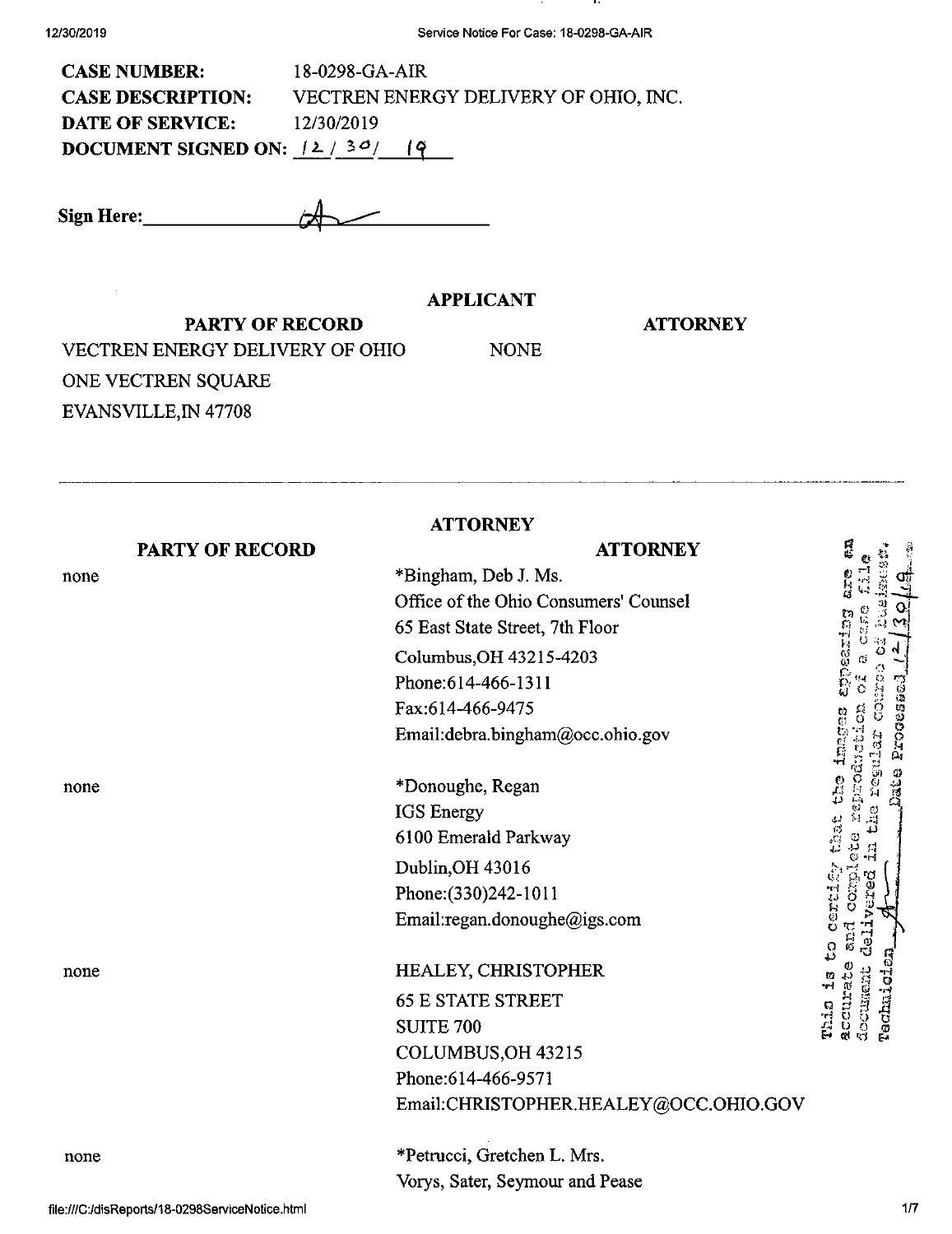12/30/2019 Service Notice For Case; 18-0298-GA-AIR 52 East Gay Street, RO. Box 1008 Columbus,OH 43216-1008 Phone:614-464-5407 Fax:614-719-4793 Email:glpetrucci@vorys.com

none \*Keaney, Mark T Mr. Calfee, Halter & Griswold LLP 1200 Huntington Center 41 South High Street Columbus,OH 43215 Phone:614-621-7757 Fax:614-621-0010 Email:mkeaney@calfee.com

none \*Braxton, Arnold Mr. AFLOA/JACE-ULFSC 139 Barnes Drive, Suite <sup>1</sup> Tyndall AFB,FL 32403 Phone:850-283-6289 Fax:850-283-6739 Email:amold.braxton@us.af.mil

none \*Mooney, Colleen L OPAE PO Box 12451 Columbus,OH 43212-2451 Phone:614-488-5739 Email:cmooney@ohiopartners.org

none \*Payton, Ebony M Mrs. Federal Executive Agencies (FEA) 139 Barnes Drive, Suite <sup>1</sup> Tyndall AFB,FL 32403 Phone:850-283-6236 Fax:850-283-0707 Email:Ebony.Payton.ctr@us.af.mil

none \*Williams, Jamie Ms. Ohio Consumers' Counsel 65 East State Street, 7th Floor Columbus,OH 43215-4213 Phone:614-466-9547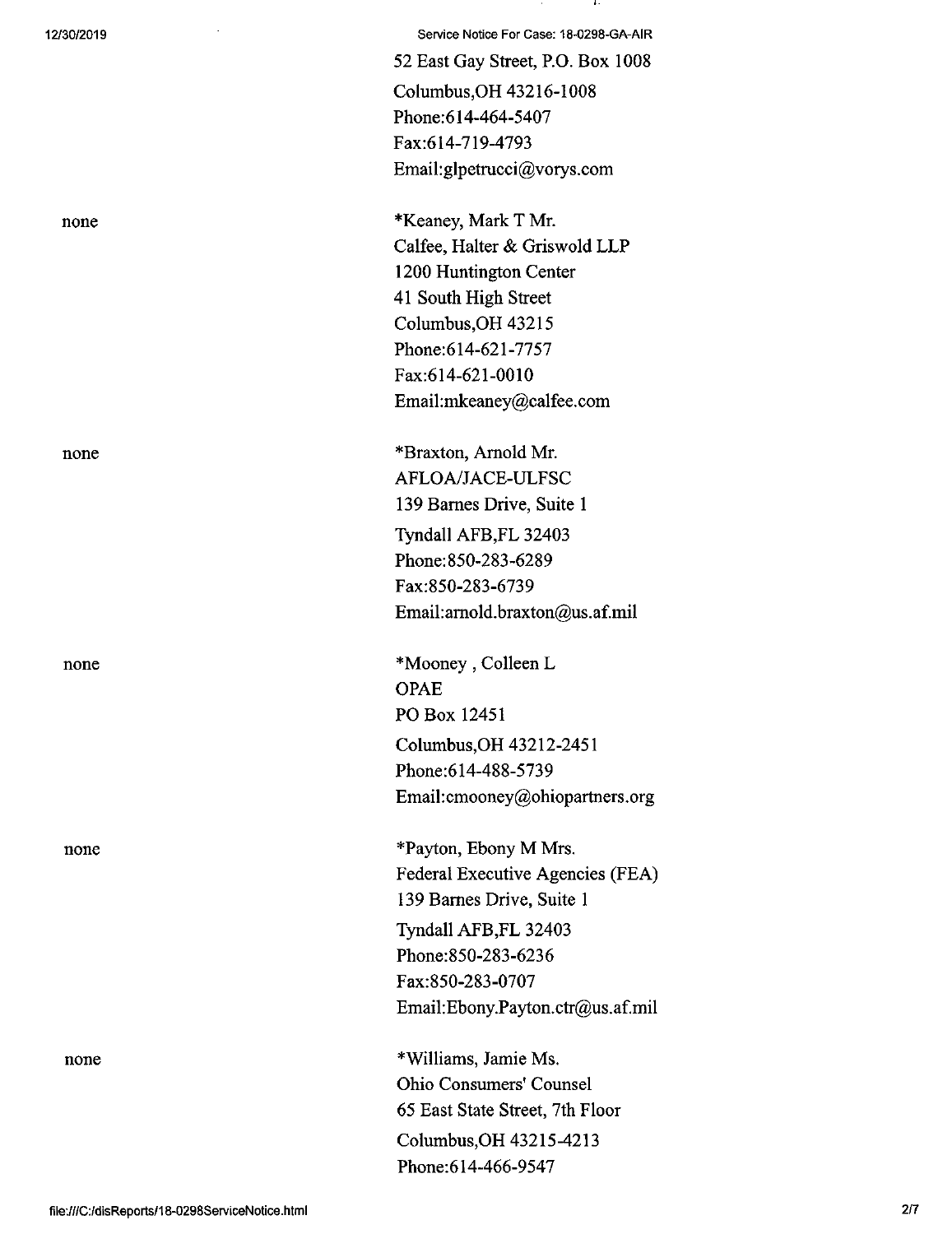| 12/30/2019 | Service Notice For Case: 18-0298-GA-AIR      |
|------------|----------------------------------------------|
|            | Email:jamie.williams@occ.ohio.gov            |
|            |                                              |
| none       | *Borer, Jonathan J Mr.                       |
|            | <b>PUCO</b>                                  |
|            | 180 E Broad St                               |
|            | Columbus, OH 43215                           |
|            | Phone: 614-466-6399                          |
|            | Email:jonathan.borer@puco.ohio.gov           |
| none       | *Kennedy, Christopher T Mr.                  |
|            | Whitt Sturtevant LLP                         |
|            | 88 East Broad Street                         |
|            | Suite 1590                                   |
|            | Columbus, OH 43215                           |
|            | Phone:614-224-3912                           |
|            | Fax: 614-224-3960                            |
|            | Email:kennedy@whitt-sturtevant.com           |
| none       | *Scott, Tonnetta Ms.                         |
|            | <b>Ohio Attorney General</b>                 |
|            | <b>30 East Broad Street</b>                  |
|            | Columbus, OH 43215                           |
|            | Phone: (614)466-4395                         |
|            | Fax:(614)466-4395                            |
|            | Email:tonnetta.scott@ohioattorneygeneral.gov |
| none       | *Spencer, Ken Mr.                            |
|            | Armstrong & Okey, Inc.                       |
|            | 222 East Town Street, 2nd Floor              |
|            | Columbus, OH 43215                           |
|            | Phone:614-224-9481                           |
|            | Fax:614-224-5724                             |
|            | Email:kspencer@aando.com                     |
| none       | *Greene, Tracy J Mrs.                        |
|            | Ohio Consumers' Counsel                      |
|            | 65 East State St.                            |
|            | 7th Floor                                    |
|            | Columbus, OH 43215                           |
|            | Phone: 614-466-9547                          |
|            | Fax:614-466-8574                             |
|            | Email:tracy.greene@occ.ohio.gov              |
| none       | BOTSCHNER-O'BRIEN, AMY                       |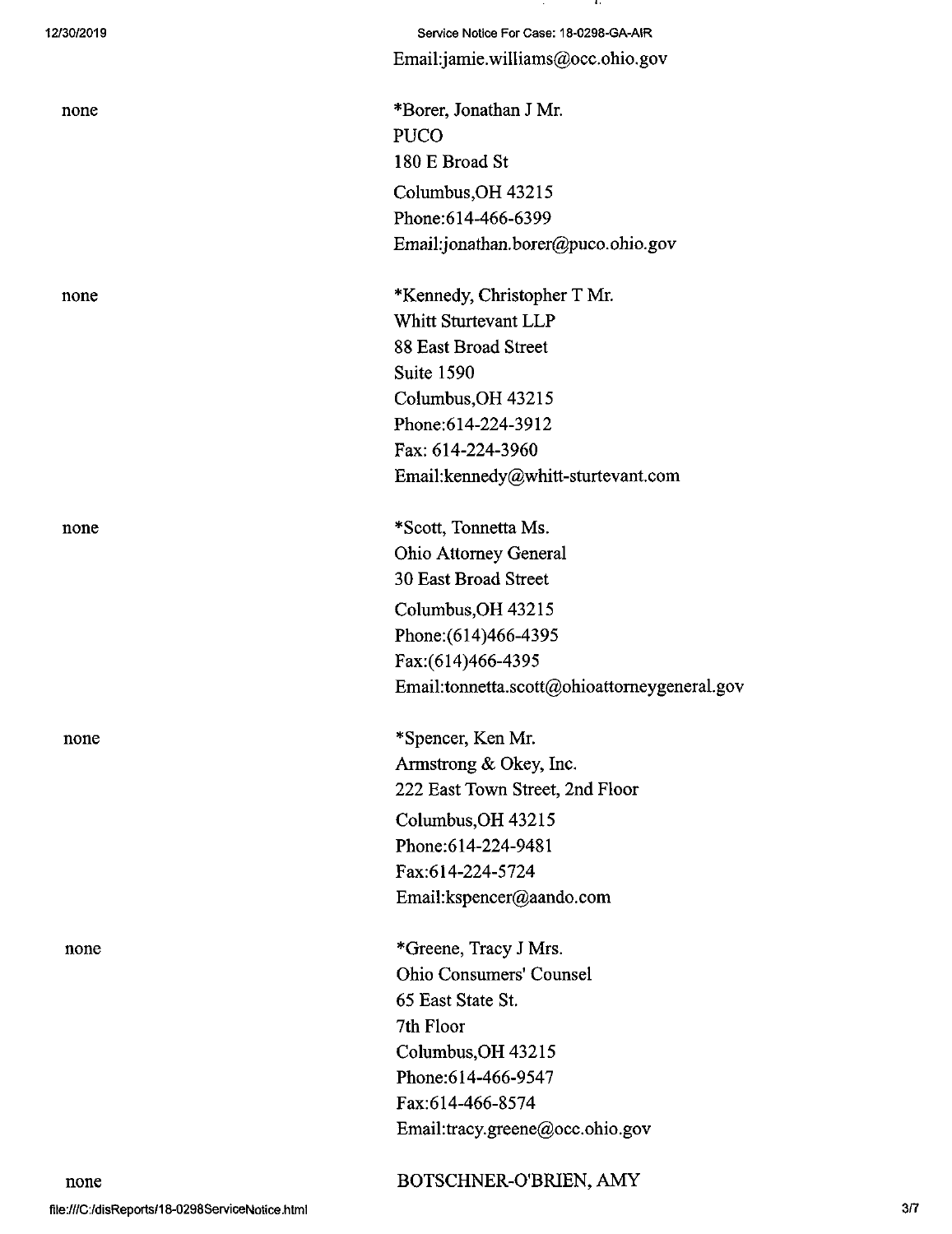| 12/30/2019 | Service Notice For Case: 18-0298-GA-AIR<br>OFFICE OF THE OHIO CONSUMERS' COUNSEL<br>65 EAST STATE ST, 7TH FL |
|------------|--------------------------------------------------------------------------------------------------------------|
|            | COLUMBUS, OH 43215                                                                                           |
|            | Phone: 614-466-9575                                                                                          |
|            | Email:AMY.BOTSCHNER.OBRIEN@OCC.OHIO.GOV                                                                      |
| none       | *Chilcote, Heather A                                                                                         |
|            | Public Utilities Commission of Ohio                                                                          |
|            | 180 East Broad Street                                                                                        |
|            | Columbus, OH 43215                                                                                           |
|            | Phone: (614) 466-0407                                                                                        |
|            | Email:heather.chilcote@puco.ohio.gov                                                                         |
| none       | *Oliker, Joseph E. Mr.                                                                                       |
|            | IGS Energy                                                                                                   |
|            | 6100 Emerald Parkway                                                                                         |
|            | Dublin, OH 43016                                                                                             |
|            | Phone:614-659-5069                                                                                           |
|            | Email:joliker@igsenergy.com                                                                                  |
| none       | *Staff, Docketing                                                                                            |
|            | Docketing                                                                                                    |
|            | 180 East Broad Street                                                                                        |
|            | 11th Floor                                                                                                   |
|            | Columbus, OH 43215                                                                                           |
|            | Phone: 614-466-4095                                                                                          |
|            | Fax:614-466-0313<br>Email:docketing@puco.ohio.gov                                                            |
| none       | *Pritchard, Matthew R. Mr.                                                                                   |
|            | McNees Wallace & Nurick                                                                                      |
|            | 21 East State Street #1700                                                                                   |
|            | Columbus, OH 43215                                                                                           |
|            | Phone:614-469-8000                                                                                           |
|            | Fax:614-469-4653                                                                                             |
|            | Email:mpritchard@mwncmh.com                                                                                  |
| none       | *Coffey, Sandra                                                                                              |
|            | Public Utilities Commission of Ohio                                                                          |
|            | 180 E. Broad St.                                                                                             |
|            | Columbus, OH 43215                                                                                           |
|            | Phone: (614) 728-2516                                                                                        |
|            | Fax:(614) 728-8373                                                                                           |

**CALL** 

**Contract**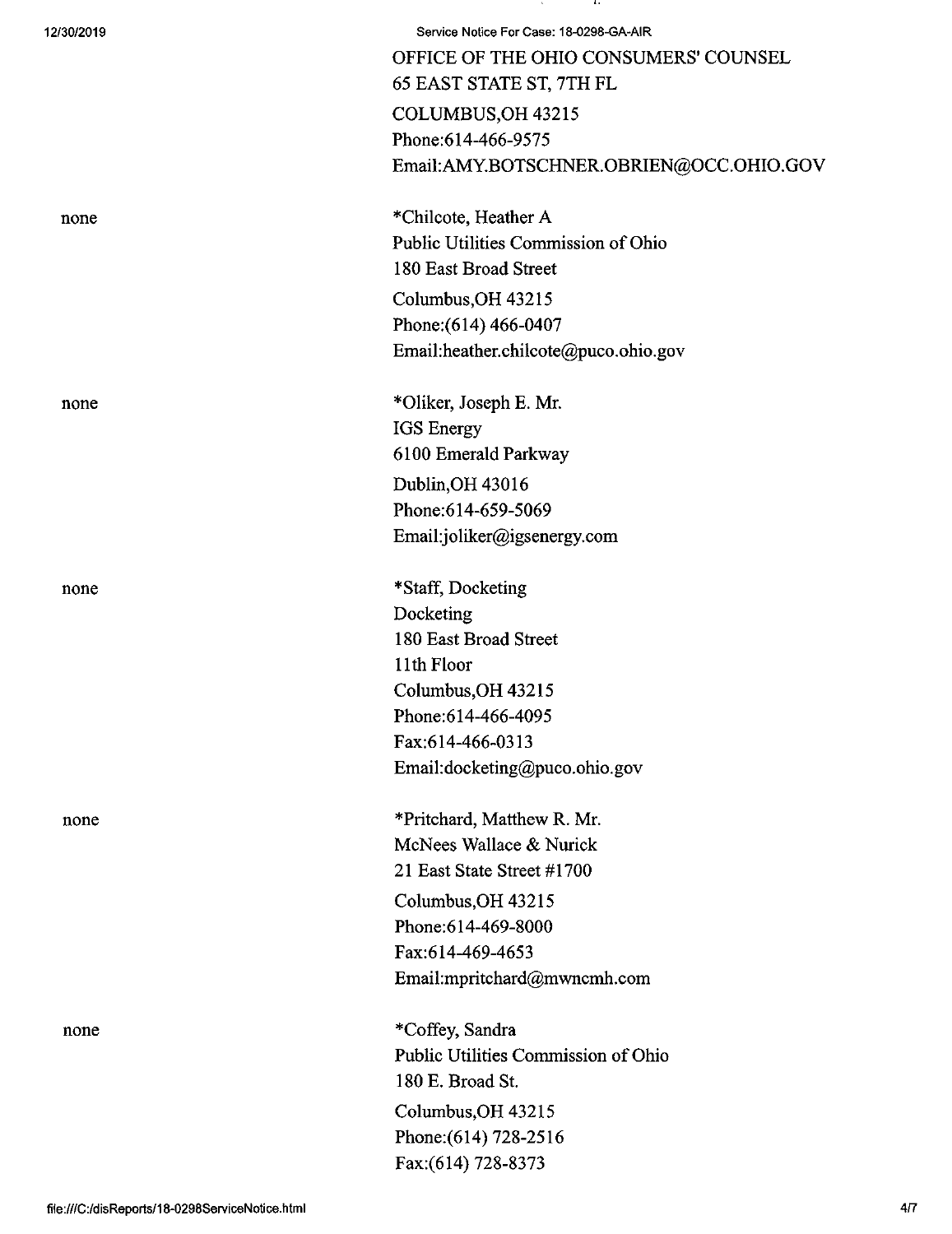| 12/30/2019 | Service Notice For Case: 18-0298-GA-AIR |
|------------|-----------------------------------------|
|            | Email:Sandra.Coffey@puc.state.oh.us     |
| none       | *Kelter, Robert Mr.                     |
|            | Environmental Law & Policy Center       |
|            | 35 East Wacker Drive, Suite 1600        |
|            | Chicago, IL 60601                       |
|            | Phone: 312-795-3734                     |
|            | Fax:312-795-3730                        |
|            | Email:rkelter@elpc.org                  |
| none       | *Clark, Shelli T                        |
|            | American Municipal Power, Inc.          |
|            | 1111 Schrock Rd.                        |
|            | Suite 100                               |
|            | Columbus, OH 43229                      |
|            | Phone: (614) 540-6414                   |
|            | Email:shelliclark@gmail.com             |
| none       | *Settineri, Michael J. Mr.              |
|            | Vorys, Sater, Seymour and Pease LLP     |
|            | 52 East Gay Street                      |
|            | Columbus, OH 43215                      |
|            | Phone:614-464-5462                      |
|            | Fax:614-719-5146                        |
|            | Email:mjsettineri@vorys.com             |
| none       | *Cox, Caroline Ms.                      |
|            | Environmental Law & Policy Center       |
|            | 35 E Wacker Dr Ste 1600                 |
|            | Ste 1600                                |
|            | Chicago, IL 60601                       |
|            | Phone: (865) 803-1778                   |
|            | Email:ccox@elpc.org                     |
| none       | *Fykes, Lucas A Mr.                     |
|            | <b>Whitt Sturtevant LLP</b>             |
|            | 88 E. Broad Street                      |
|            | Suite 1590                              |
|            | Columbus, OH 43215                      |
|            | Phone: (614) 405-8716                   |
|            | Fax: (614) 675-9448                     |
|            | Email:fykes@whitt-sturtevant.com        |
|            |                                         |

\*Nugent, Michael A Mr.

 $\hat{\boldsymbol{\beta}}$ 

 $\sim$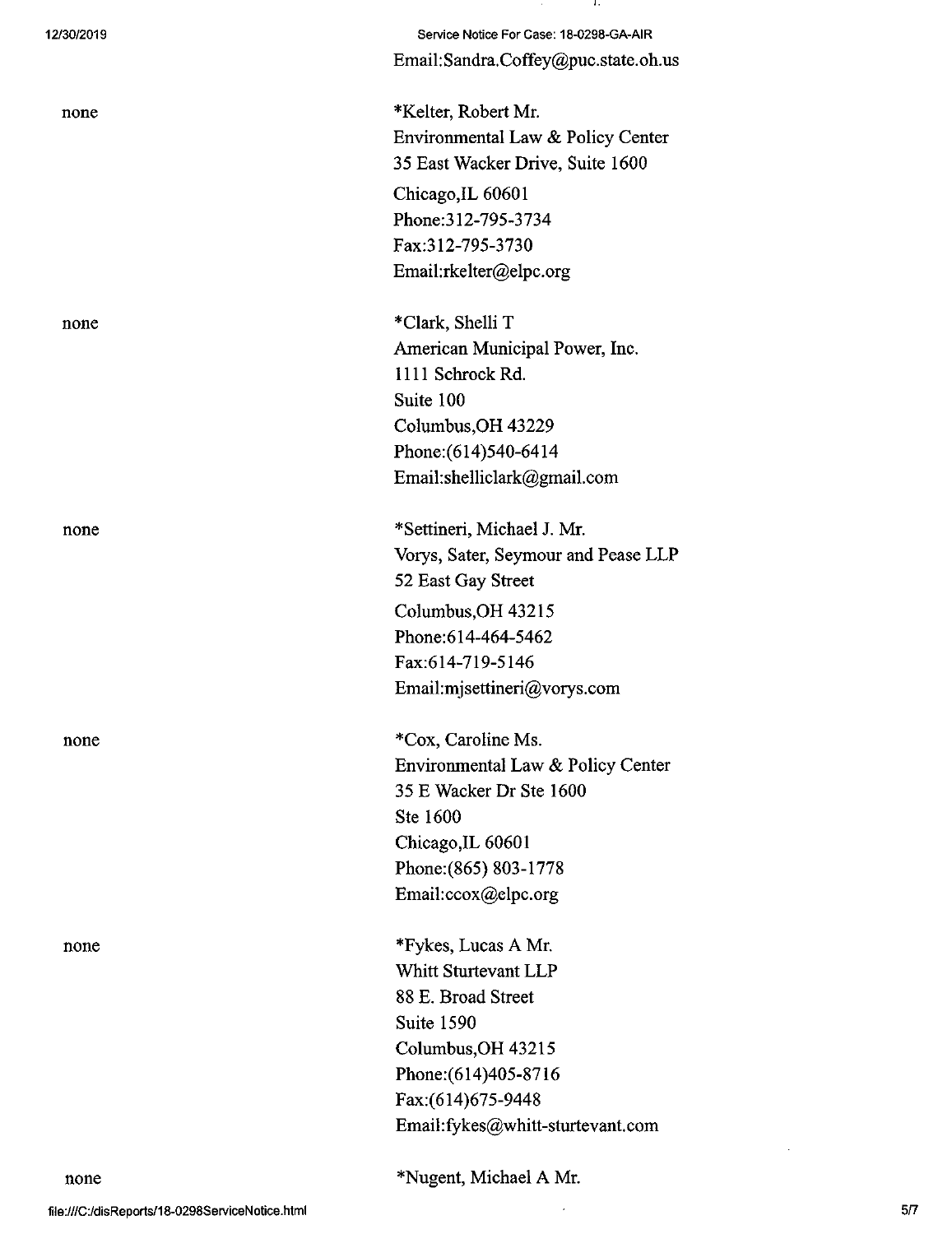| 12/30/2019 | Service Notice For Case: 18-0298-GA-AIR           |
|------------|---------------------------------------------------|
|            | <b>IGS</b> Energy                                 |
|            | 6100 Emerald Parkway                              |
|            | Dublin, OH 43016                                  |
|            | Phone: 614-659-5065                               |
|            | Email:mnugent@igsenergy.com                       |
|            |                                                   |
| none       | *Alexander, Trevor Mr.                            |
|            | Calfee, Halter & Griswold, LLP                    |
|            | 21 E. State St., Suite 1100                       |
|            | Columbus, OH 43215                                |
|            | Phone: 614-621-1500                               |
|            | Fax:614-621-0010                                  |
|            | Email:talexander@calfee.com                       |
|            |                                                   |
| none       | *Yip, Yvette L Ms.                                |
|            | Ohio Attorney General's Office - Public Utilities |
|            | 30 East Broad Street, 16th Floor                  |
|            | Columbus, OH 43215                                |
|            | Phone:614-466-4397                                |
|            | Fax:866-431-4694                                  |
|            | Email: yvette.yip@ohioattorneygeneral.gov         |
|            |                                                   |
| none       | LESSER, STEVEN D                                  |
|            | <b>CALFEE HALTER &amp; GRISWOLD LLP</b>           |
|            | 1200 HUNTINGTON CENTER                            |
|            | 41 SOUTH HIGH STREET                              |
|            | COLUMBUS, OH 43215                                |
|            | Phone: 614-621-1500                               |
|            | Email:SLESSER@CALFEE.COM                          |
|            |                                                   |
| none       | UNSICKER, ANDREW                                  |
|            | FEDERAL EXECUTIVE AGENCIES(FEA)                   |
|            | 139 BARNES DRIVE, SUITE 1                         |
|            | TYNDALL AFB, FL 32403                             |
|            | Phone: (850) 283-6347                             |
|            | Email:ANDREW.UNSICKER@US.AF.MIL                   |
|            |                                                   |
| none       | O'BRIEN, ANGELA                                   |
|            | <b>65 EAST STATE STREET, 7TH FLOOR</b>            |
|            | COLUMBUS, OH 43215                                |
|            | Phone:614-466-9531                                |
|            | Email:ANGELA.OBRIEN@OCC.OHIO.GOV                  |
|            |                                                   |

 $\sim 10^{11}$  km s  $^{-1}$ 

and the property